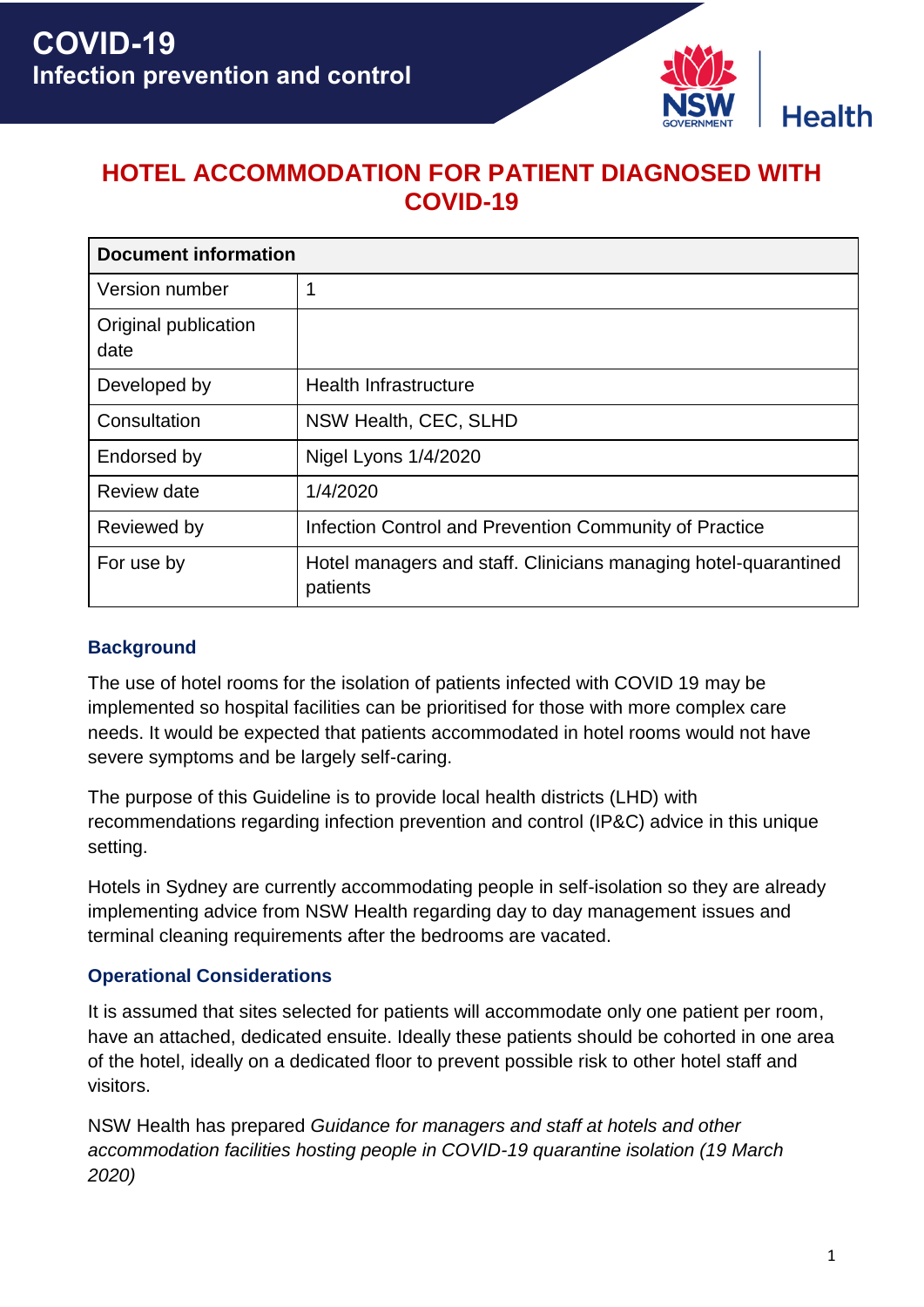[https://www.health.nsw.gov.au/Infectious/diseases/Pages/covid-19-hotels-and](https://www.health.nsw.gov.au/Infectious/diseases/Pages/covid-19-hotels-and-accommodation-facilities.aspx)[accommodation-facilities.aspx](https://www.health.nsw.gov.au/Infectious/diseases/Pages/covid-19-hotels-and-accommodation-facilities.aspx)

It would be expected that hotel staff have been trained to work in these environments and have access to the relevant information such as the above NSW Health Guidance.

General considerations and selected key points from the above link are detailed below.

| <b>HOTEL SERVICES</b> |                                                                                                                                                                                                                                                                                                                                                                                                                   |
|-----------------------|-------------------------------------------------------------------------------------------------------------------------------------------------------------------------------------------------------------------------------------------------------------------------------------------------------------------------------------------------------------------------------------------------------------------|
| <b>Room</b>           | The room would be cleaned prior to occupation by a patient.<br>$\bullet$                                                                                                                                                                                                                                                                                                                                          |
| readiness             | It might be possible to remove soft furnishings (e.g. rugs,<br>cushions and fabric bedheads).                                                                                                                                                                                                                                                                                                                     |
|                       | Consider removing curtains if roller blinds are also in place.<br>$\bullet$                                                                                                                                                                                                                                                                                                                                       |
|                       | Include hand washing supplies in the ensuite.<br>$\bullet$                                                                                                                                                                                                                                                                                                                                                        |
|                       | Supply face masks for use by the patient should contact with<br>$\bullet$<br>staff visiting the room be unavoidable.                                                                                                                                                                                                                                                                                              |
|                       | The bar fridge should be emptied so it can be used by the<br>patient. Access to in-room team/coffee making facilities<br>should be maintained.                                                                                                                                                                                                                                                                    |
|                       | Access to telephone should be maintained.                                                                                                                                                                                                                                                                                                                                                                         |
|                       | Access to WIFI needed.                                                                                                                                                                                                                                                                                                                                                                                            |
| <b>Cleaning</b>       | <b>General advice</b>                                                                                                                                                                                                                                                                                                                                                                                             |
|                       | The frequency of cleaning of rooms may be able to be<br>reduced or even deferred until the end of the quarantine<br>period. Some cleaning tasks may be able to be undertaken by<br>the guest in quarantine isolation if provided with appropriate<br>cleaning equipment. Bins should be emptied daily and could<br>be placed outside the room ready for collection with the bin<br>liner tied-off by the patient. |
|                       | Hotel management must confirm that staff have had training<br>and are supplied with personnel protective equipment (PPE)<br>including masks, eye protection, aprons and gloves to<br>undertake any cleaning. In addition, the correct cleaning<br>equipment and supplies will be needed.                                                                                                                          |
|                       | Following discharge, the cleaners should clean the room<br>٠<br>wearing PPE – gloves and facemask. Eyewear, apron/gown<br>only if risk of splash from chemicals. Open windows where<br>able. The time laps required between discharge of patient and<br>the next patient should be at least 30 minutes and cleaning<br>can take place during this time.                                                           |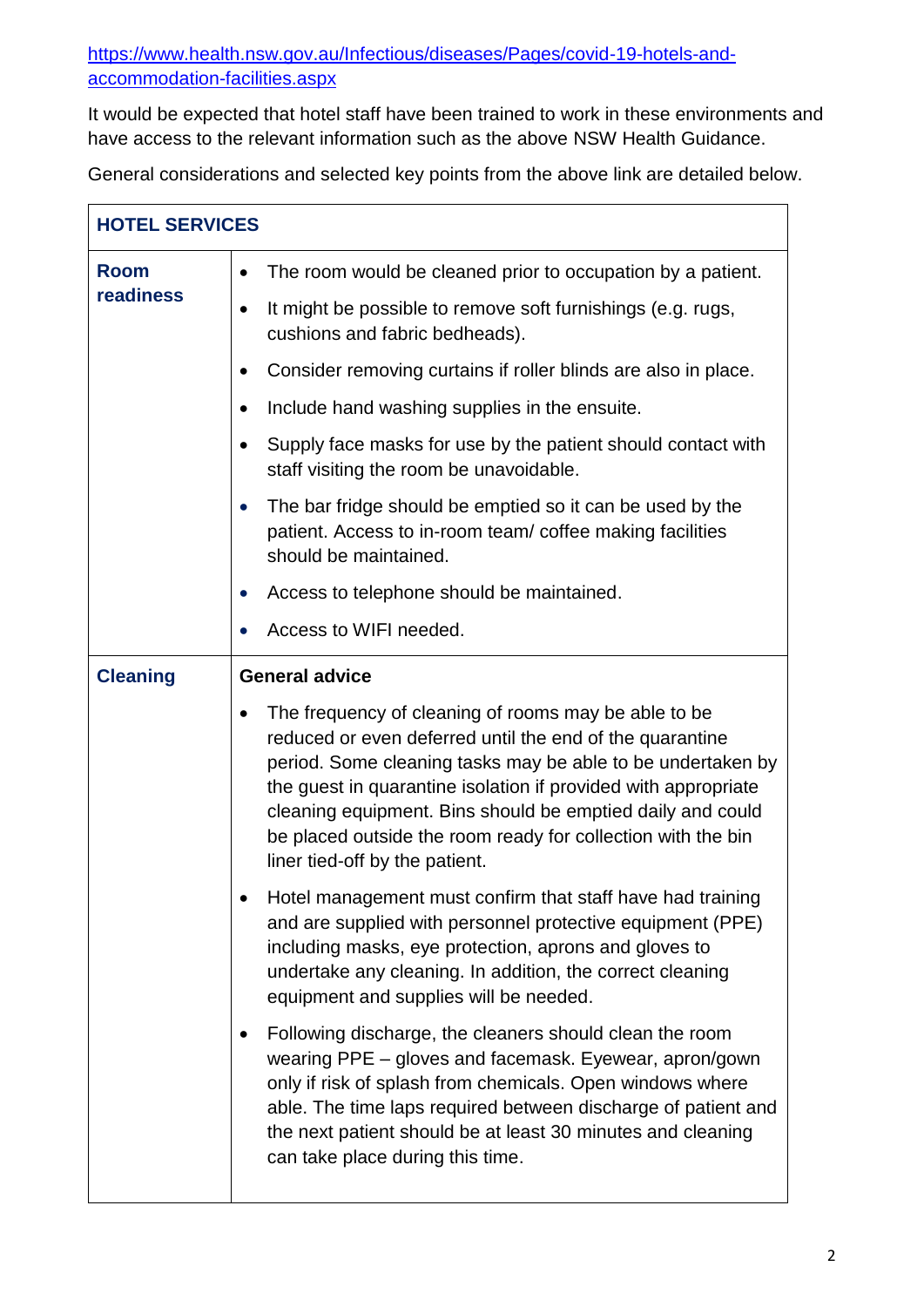| <b>HOTEL SERVICES</b>      |                                                                                                                                                                                                                                                                                                                                                                                                                                                                                                 |
|----------------------------|-------------------------------------------------------------------------------------------------------------------------------------------------------------------------------------------------------------------------------------------------------------------------------------------------------------------------------------------------------------------------------------------------------------------------------------------------------------------------------------------------|
|                            | Terminal cleaning (on discharge) - this is an enhanced level<br>$\bullet$<br>of cleaning and disinfection of the space.                                                                                                                                                                                                                                                                                                                                                                         |
|                            | In addition to processes described in the NSW Guidance<br>٠<br>document, additional measures will be needed including:                                                                                                                                                                                                                                                                                                                                                                          |
|                            | Window coverings: the usual cleaning methodology<br>$\circ$<br>should be used (e.g. launder curtains)                                                                                                                                                                                                                                                                                                                                                                                           |
|                            | Soft furnishings: the usual cleaning methodology<br>$\circ$<br>should be used                                                                                                                                                                                                                                                                                                                                                                                                                   |
|                            | Carpets: the usual cleaning methodology should be<br>$\circ$<br>used                                                                                                                                                                                                                                                                                                                                                                                                                            |
|                            | Use of enhanced novel environmental decontamination<br>$\circ$<br>systems such as portable hydrogen peroxide<br>vapourisation or UV decontamination units.<br>Implementation of these systems may not be<br>necessary if good cleaning/disinfection processes are<br>in place. Even so, this type of environmental<br>decontamination is recommended where a patient<br>become significantly ill during the course of their stay<br>as this may lead to a higher risk of room<br>contamination. |
|                            | Normal room cleaning processes are needed prior to the use<br>of enhanced novel decontamination.                                                                                                                                                                                                                                                                                                                                                                                                |
|                            | Refer to engineering system considerations for further<br>cleaning/ maintenance issues.                                                                                                                                                                                                                                                                                                                                                                                                         |
| <b>Meals</b>               | Hotel and other food services should be advised to only deliver<br>food and drink orders outside the isolated person's room door to<br>minimise direct exposure to the contact person.                                                                                                                                                                                                                                                                                                          |
| <b>Kitchen</b><br>utensils | Wash reusable dishes and cutlery in a dishwasher with<br>detergent and hot water as usual.                                                                                                                                                                                                                                                                                                                                                                                                      |
|                            | Trays should be left outside the room for delivery and pickup.<br>Staff picking up trays should take care for minimal contact,<br>wearing gloves and gown/apron. Good hand hygiene needed<br>after glove removal.                                                                                                                                                                                                                                                                               |
| <b>Waste</b>               | Waste is considered as general waste unless contaminated with<br>gross blood and body substances. Staff should handle as per<br>normal waste, handling with care and wear appropriate PPE<br>which is disposed of in the routine waste without any decanting of<br>the waste.                                                                                                                                                                                                                   |
| Linen                      | If linen and towels require laundering they should be collected in<br>a laundry bag. Linen should be emptied directly from the laundry<br>bag into the washing machine without handling and laundered on                                                                                                                                                                                                                                                                                        |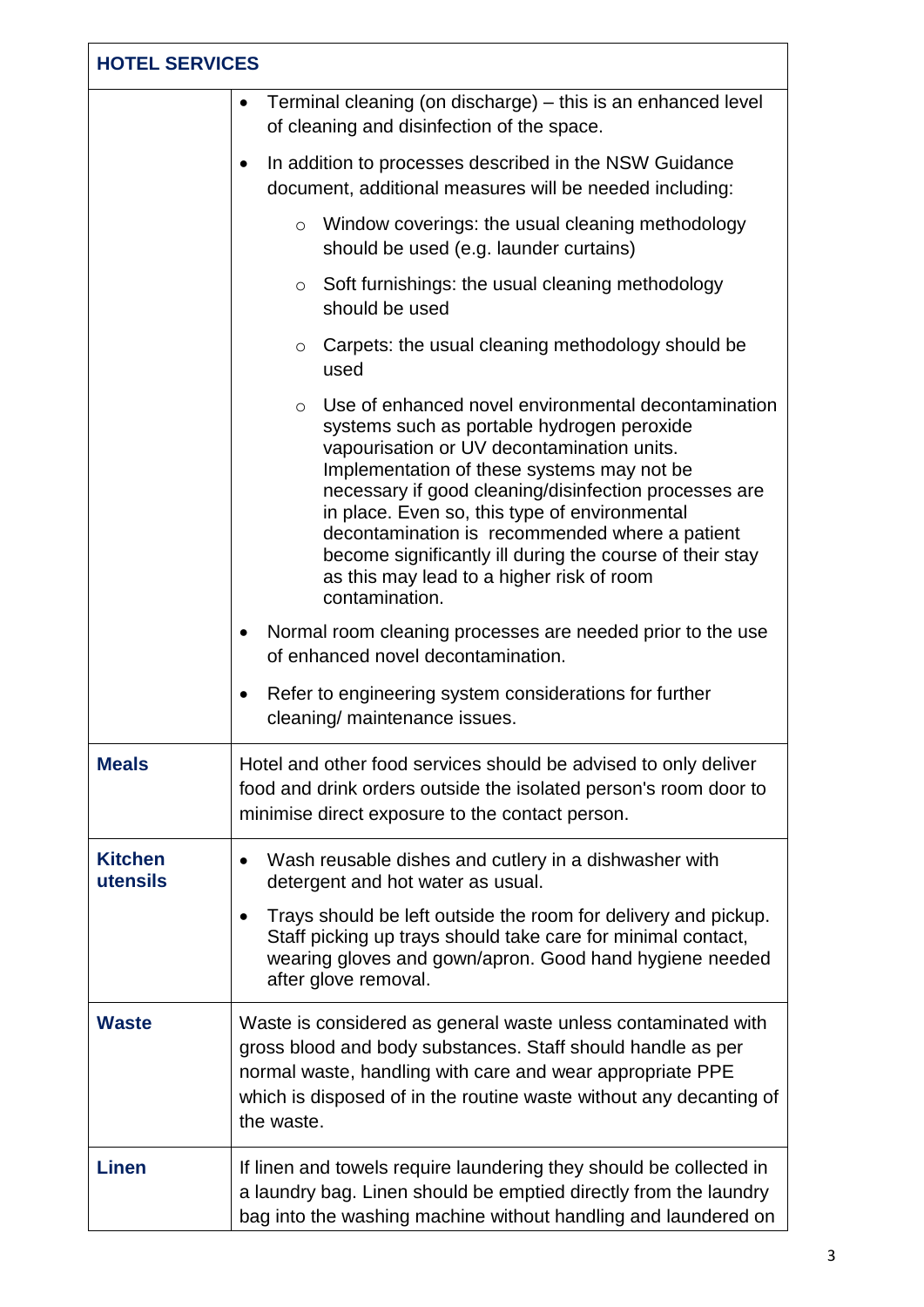| <b>HOTEL SERVICES</b> |                                                                                                                                                                                                                                                                                                                                                                                                                                                    |
|-----------------------|----------------------------------------------------------------------------------------------------------------------------------------------------------------------------------------------------------------------------------------------------------------------------------------------------------------------------------------------------------------------------------------------------------------------------------------------------|
|                       | a normal hot cycle then air or tumble dried. Any handling of linen<br>by staff should be done so wearing PPE – gloves, gown/apron if<br>contact and compliance to hand hygiene.                                                                                                                                                                                                                                                                    |
| <b>Laundry</b>        | Ideally, patients will bring enough clothing to last the entire period<br>of isolation. The hotel may provide some assistance and patient<br>laundry should be handled in the same way as linen.                                                                                                                                                                                                                                                   |
| <b>Access</b>         | Where possible, access to hotel floors where patients are<br>accommodated should be restricted. This is possible where<br>electronic access control systems are used in lifts.                                                                                                                                                                                                                                                                     |
|                       | Clear direction should be provided to guests that use of any<br>communal amenities is not recommended, including toilets<br>outside their own room.                                                                                                                                                                                                                                                                                                |
|                       | Access to a dedicated courtyard that has no external access<br>$\bullet$<br>may be possible but will require strict management (e.g.<br>number of patients, time spent outside of room, infection<br>status etc). A patient should not pass through other areas of<br>the hotel to access. They should wear a mask when outside<br>of their room and have access to alcohol based hand rub.<br>Cleaning of this area between groups is recommended |

| <b>MAINTENANCE</b>   |                                                                                                                                                                                                                                                                                                                                                                                                                                                                                                           |
|----------------------|-----------------------------------------------------------------------------------------------------------------------------------------------------------------------------------------------------------------------------------------------------------------------------------------------------------------------------------------------------------------------------------------------------------------------------------------------------------------------------------------------------------|
| Air-<br>conditioning | Where operable windows are available, fresh air is encouraged. For<br>other hotels, it is expected that the air conditioning system will be one<br>of the following two types:                                                                                                                                                                                                                                                                                                                            |
|                      | 1. Split systems                                                                                                                                                                                                                                                                                                                                                                                                                                                                                          |
|                      | This type of system recirculates the air within the hotel room so<br>risk is low. It is not an ideal environment for extended periods of<br>time beyond a few days. Usually there will be an openable<br>window which will provide outside air ventilation. Recommended<br>the air conditioning unit in the room are thoroughly cleaned and<br>disinfected. The filters will ideally be replaced or cleaned as<br>detailed by the manufacturer. This system is more likely in a<br>budget hotel or motel. |
|                      | 2. Individual room based fan coil unit with ducted outside air                                                                                                                                                                                                                                                                                                                                                                                                                                            |
|                      | Each room will typically have a dedicated fan coil located within<br>the room in the entry vestibule. Outside air from a centralised<br>system will be ducted to each fan coil in a positive manner. The<br>ductwork systems are positively pressurised so there is little risk<br>of contamination. Recommended the air conditioning unit in the<br>room are thoroughly cleaned and disinfected. The filters will<br>ideally be replaced or cleaned as detailed by the manufacturer.                     |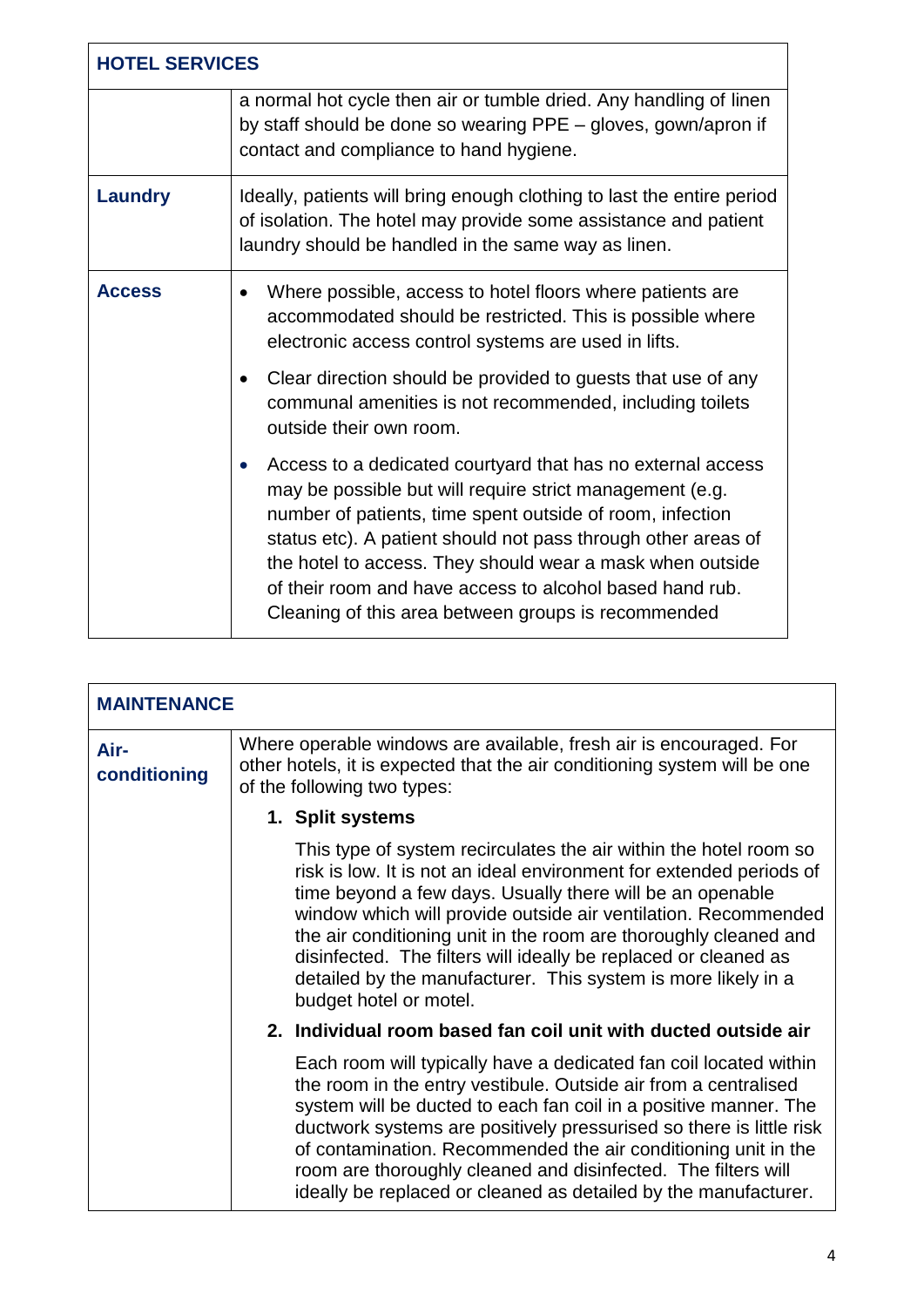| <b>MAINTENANCE</b>             |                                                                                                                                                                                                                                                                                                                                                                                |
|--------------------------------|--------------------------------------------------------------------------------------------------------------------------------------------------------------------------------------------------------------------------------------------------------------------------------------------------------------------------------------------------------------------------------|
|                                | If there are hotels built with a centralised ducted air conditioning<br>system and a common return air (recirculating) system, there will be a<br>risk of cross infection to other guests who are not affected by Covid 19.<br>A hotel with recirculating systems should not be used for the<br>management of patients with COVID 19.                                          |
| <b>Exhaust</b>                 | Two system types include:                                                                                                                                                                                                                                                                                                                                                      |
|                                | 1. Local exhaust dedicated to each ensuite.                                                                                                                                                                                                                                                                                                                                    |
|                                | May consider cleaning this unit after the patient is discharged.<br>Risk is considered to be low. This system is more likely in a<br>budget hotel or motel.                                                                                                                                                                                                                    |
|                                | 2. Centralised exhaust system                                                                                                                                                                                                                                                                                                                                                  |
|                                | There is no cleaning required but it may be worth considering<br>where the exhaust is discharged exits from the building.                                                                                                                                                                                                                                                      |
| <b>Water</b><br><b>systems</b> | Hotels will have hot water systems, unlike hospitals which use warm<br>water systems. No IP&C risks but the water temperatures may exceed<br>levels that are mandated in hospitals. Not expected to be an issue as<br>these types of systems are used at home.                                                                                                                 |
|                                | Water traps in bathroom gullies or fan coil units should be thoroughly<br>cleaned and disinfected between occupancies.                                                                                                                                                                                                                                                         |
| <b>Ad-hoc</b><br>repairs       | Repairs that can wait should be delayed until the room is vacated.<br>Should room maintenance be needed, the patient should be asked to<br>wait in the ensuite, or external balcony where available, while the<br>maintenance team undertakes the repair. They should be trained by<br>hotel management on precautions and be supplied with PPE and<br>alcohol based hand rub. |

| <b>OTHER CONSIDERATION</b>                |                                                                                                                                                                                                                                                       |
|-------------------------------------------|-------------------------------------------------------------------------------------------------------------------------------------------------------------------------------------------------------------------------------------------------------|
| Visitors-<br>family and<br>friends        | Patients will not be able to have visitors while in quarantine. Patients<br>should be encouraged however to keep in contact with family and<br>friends by phone. Access to a wireless network is ideal where possible.                                |
| Visitors –<br>health<br>professional<br>S | There may be a range of models operating depending on patient<br>numbers and patient acuity. These systems will be seeking to confirm<br>adherence to the quarantine regime, infection prevention and control<br>and to detect patient deterioration. |
|                                           | <b>Telehealth</b>                                                                                                                                                                                                                                     |
|                                           | Staff are not visiting patients but may keep in touch via phone or<br>videoconferencing either on a planned or ad-hoc basis. There are no<br>IP&C implications.                                                                                       |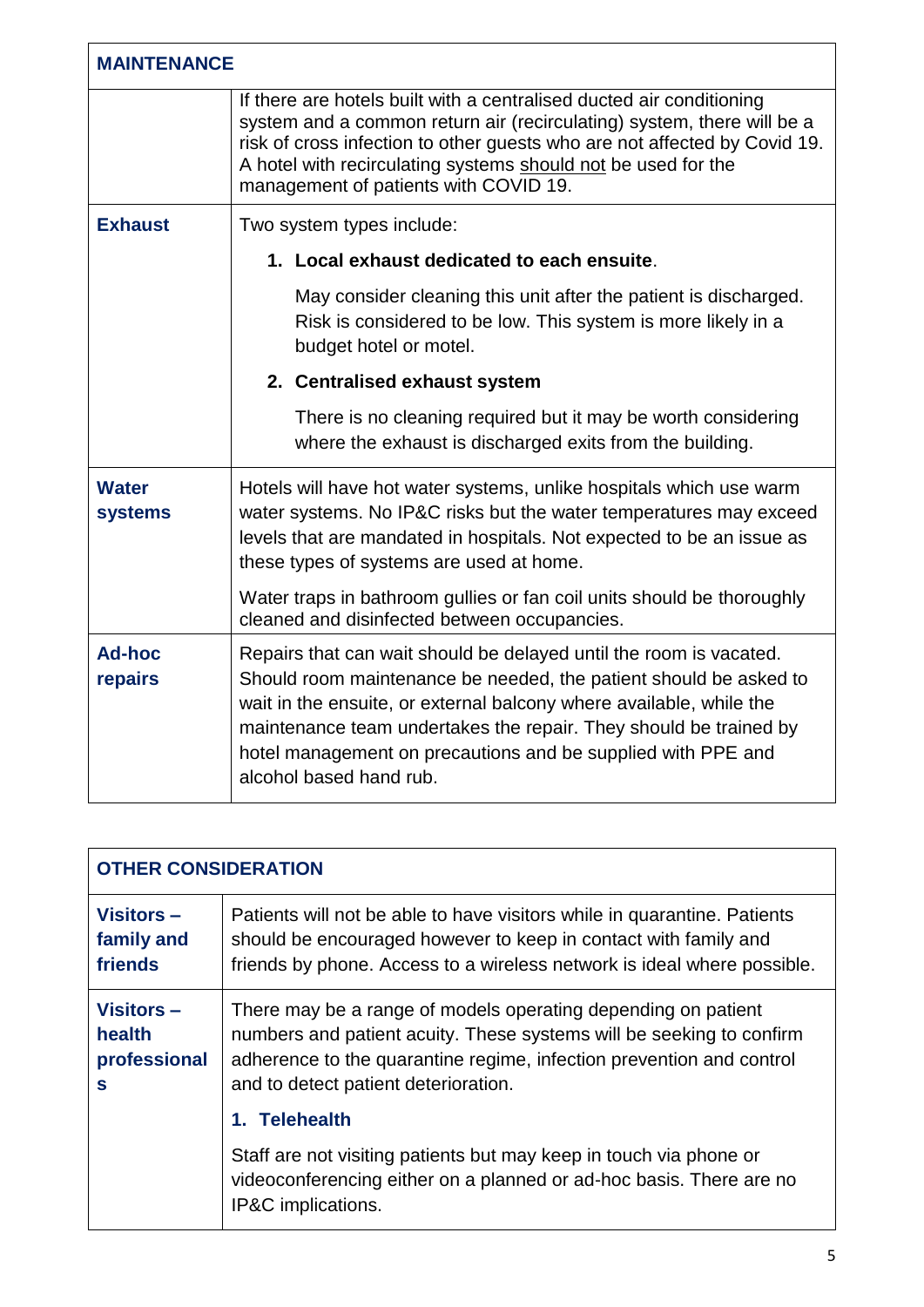| <b>OTHER CONSIDERATION</b>             |                                                                                                                                                                                                                                                                                                                                                                                                                                                                                                                                                                                                                                                                     |
|----------------------------------------|---------------------------------------------------------------------------------------------------------------------------------------------------------------------------------------------------------------------------------------------------------------------------------------------------------------------------------------------------------------------------------------------------------------------------------------------------------------------------------------------------------------------------------------------------------------------------------------------------------------------------------------------------------------------|
|                                        | 2. In-reach services                                                                                                                                                                                                                                                                                                                                                                                                                                                                                                                                                                                                                                                |
|                                        | In this case, health staff may visit as required or scheduled. Staff should<br>follow advice detailed in the NSW Health link COVID-19 (Coronavirus) -<br>Guidance for community-based and outpatient health services (20<br>March 2020)                                                                                                                                                                                                                                                                                                                                                                                                                             |
|                                        | https://www.health.nsw.gov.au/Infectious/diseases/Pages/covid-19-<br>community-outpatient.aspx#home                                                                                                                                                                                                                                                                                                                                                                                                                                                                                                                                                                 |
|                                        | Should hands become visibly soiled then the basin in the ensuite can be<br>used.                                                                                                                                                                                                                                                                                                                                                                                                                                                                                                                                                                                    |
|                                        | 3. On-site services                                                                                                                                                                                                                                                                                                                                                                                                                                                                                                                                                                                                                                                 |
|                                        | If a large cohort of patients are accommodated in a single hotel, a staff<br>'office' may be established on-site. Where possible, telehealth systems<br>should be maintained. Where a staff member needs to visit a patient,<br>the patient should be asked to wear a surgical mask and follow IP&C<br>procedures. This will include standard precautions, as well as contact<br>and droplet precautions, hand hygiene, environmental cleaning and<br>usual waste management. For additional infection control procedures,<br>refer to NSW Health link Infection Prevention and Control Novel<br>Coronavirus 2019 (2019-nCoV) - Hospital setting (9 February 2020). |
|                                        | http://cec.health.nsw.gov.au/_data/assets/pdf_file/0006/567987/Infecti<br>on-control-nCoV-2019-Hospital-Setting-V2-.pdf                                                                                                                                                                                                                                                                                                                                                                                                                                                                                                                                             |
|                                        | Health services may need to develop procedures to support this type of<br>care including how to manage the deteriorating patient, management of<br>medications and other therapies. Adequate supplies of PPE and hand<br>hygiene products will be needed on site. Portable oxygen should not be<br>used in this setting due to risk of aerolisation.                                                                                                                                                                                                                                                                                                                |
|                                        | Should hands become visibly soiled then the basin in the ensuite can be<br>used.                                                                                                                                                                                                                                                                                                                                                                                                                                                                                                                                                                                    |
| <b>Medications</b>                     | Patients would be expected to supply and administer their own<br>medications. Exceptions may include IV medications such as antibiotics<br>if they could be safely managed in this setting.                                                                                                                                                                                                                                                                                                                                                                                                                                                                         |
| <b>The</b><br>deteriorating<br>patient | Should hotel or hospital staff suspect the patient is deteriorating and<br>cannot be managed safely in this setting then NSW Ambulance should<br>be notified immediately and the patient assessed for transfer to hospital.                                                                                                                                                                                                                                                                                                                                                                                                                                         |
| <b>CPR</b>                             | Where trained health staff are supervising patients in hotels, special<br>precautions should be taken when resuscitating people in cardiac or<br>respiratory arrest with known or suspected COVID-19.                                                                                                                                                                                                                                                                                                                                                                                                                                                               |
|                                        | If a patient arrests the following actions are to be undertaken:                                                                                                                                                                                                                                                                                                                                                                                                                                                                                                                                                                                                    |